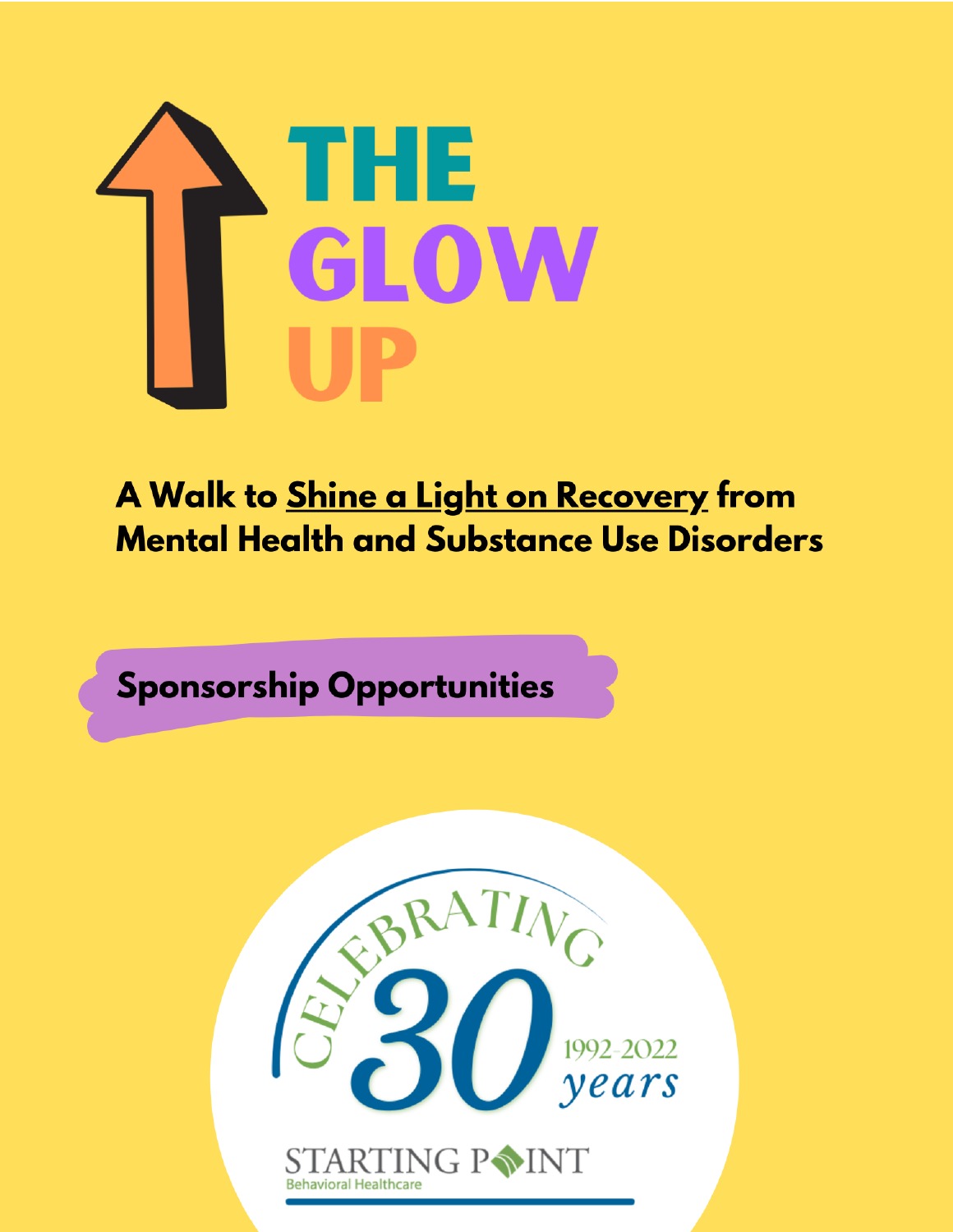

Dear Friends and Community Partners,

# **You can** *Shine a Light on Recovery*

Join us to help *Shine a Light on Recovery* in both mental health and substance use disorders by becoming a collaborating partner as a vendor or sponsor.

# **Why support Starting Point's Recovery Glow-Up Walk?**

Nearly 841,000 people have died since 1999 from a drug overdose. In late June, 40% of U.S. adults reported struggling with mental health or substance use. The most common mental illnesses in the U.S. are anxiety disorders, which affect 40 million adults (18.1% of the population). (Mental Health First Aid)

Your support of this event celebrates individuals in recovery and their family members by reducing stigma, uplifting their voices, and acknowledging their journey.

Recovery is the process in which people are able to live, love, work, learn, and participate fully and positively in their communities. There are many different pathways to recovery, and we seek to make our community aware that, "Recovery is possible!" *(SAMSHA.gov.)*

#### **There are two things that we do know for sure:**

- "For some, recovery is the ability to live a fulfilling and productive life despite a disability." *(Mental Health First Aid USA)*
- "For others, recovery implies the reduction or complete remission of symptoms." *(Mental Health First Aid USA)*

# **Starting Point Behavioral Healthcare seeks to** *Shine a Light on Recovery* **from Mental Health and Substance Use disorders**

The funds that are raised through your donations as sponsors will be used to fund this event and other events like this to reduce the stigma associated with mental health and substance use diseases, to promote suicide prevention efforts, and to educate our community on how to help persons who maybe experiencing a challenge.

I look forward to discussing our **2022 Recovery Glow-Up Walk** sponsorship opportunities and benefits with you in more detail. #recoveryglowup #shinealightonrecovery

**For more information, please contact:** Katrina Robinson-Wheeler Director Outreach and Education 904-415-9350 krobinson@spbh.org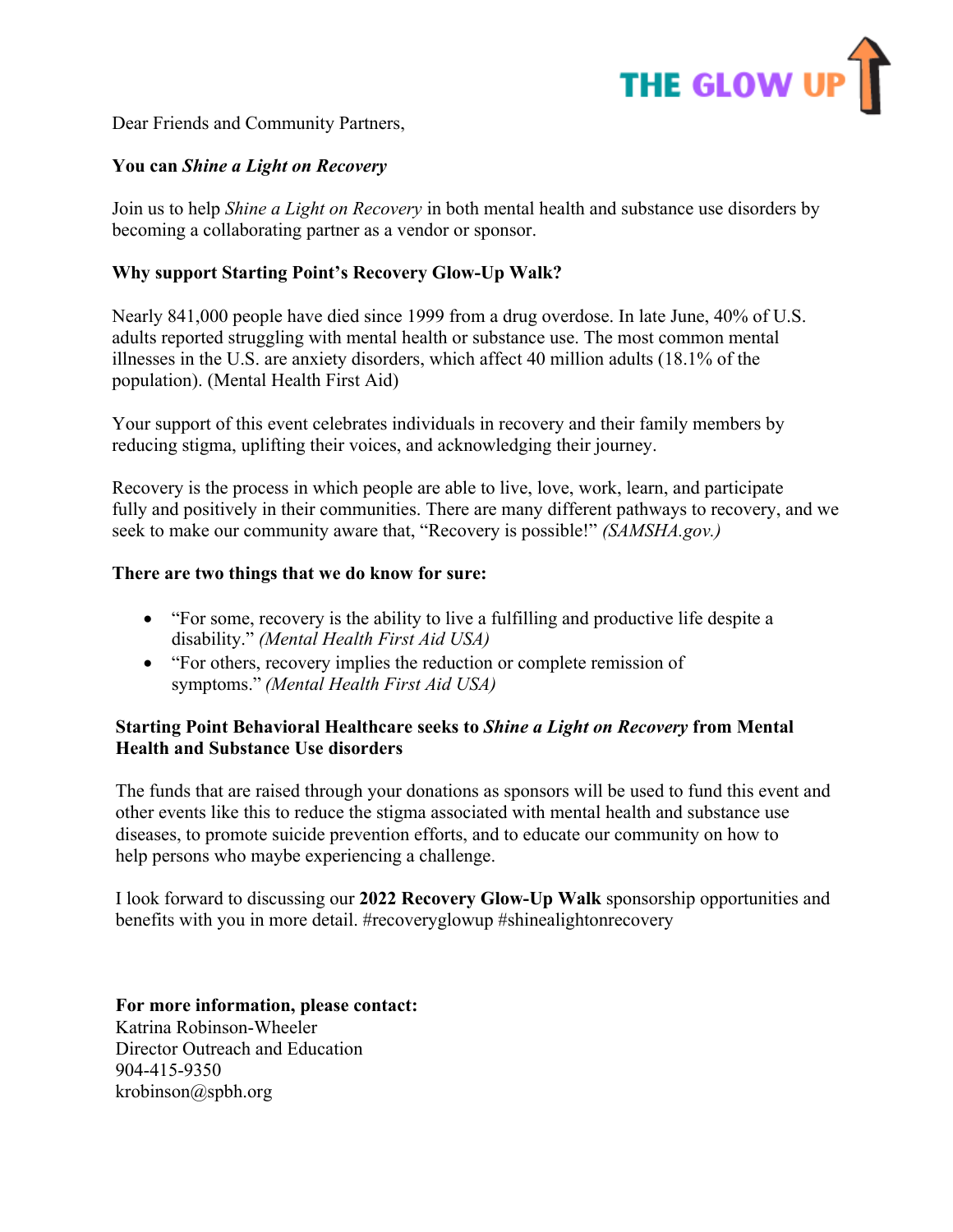

# **2022 Recovery Glow Up Walk Tabling Application**

|       |  | Name of Contact:         |  |
|-------|--|--------------------------|--|
|       |  |                          |  |
|       |  |                          |  |
|       |  | Address: <u>Address:</u> |  |
| City: |  | State: <i>Zip Code:</i>  |  |
|       |  |                          |  |

#### **Description of Tabling Information:**

#### **2022 Recovery Glow Up Walk**

| <b>Event Location:</b>           | Event Date:               | <b>Event Fee:</b> |
|----------------------------------|---------------------------|-------------------|
| Central Park, 1200 Atlantic Ave, | <b>September 24, 2022</b> |                   |
| Fernandina Beach, FL 32034       |                           |                   |

**Please return this application to krobinson@spbh.org by August 1, 2022. \*\*You are responsible for bringing your own table, chairs, and supplies. \*\***

#### **Vendor Agreement**

**I have read and agreed to the Event Opportunities for Third-Party Supporters, Vendors, and Sponsors Agreement.**

**Please print, sign, and date: Print Name:** \_\_\_\_\_\_\_\_\_\_\_\_\_\_\_\_\_\_\_\_\_\_\_\_\_\_\_\_\_\_\_\_\_\_\_\_\_\_\_\_\_\_\_\_\_\_\_\_\_\_\_\_\_\_\_\_ **Signature:** \_\_\_\_\_\_\_\_\_\_\_\_\_\_\_\_\_\_\_\_\_\_\_\_\_\_\_\_\_\_\_\_\_\_\_\_\_\_\_\_\_\_\_\_\_\_\_\_\_\_\_\_\_\_\_\_\_ **Date:**  $\blacksquare$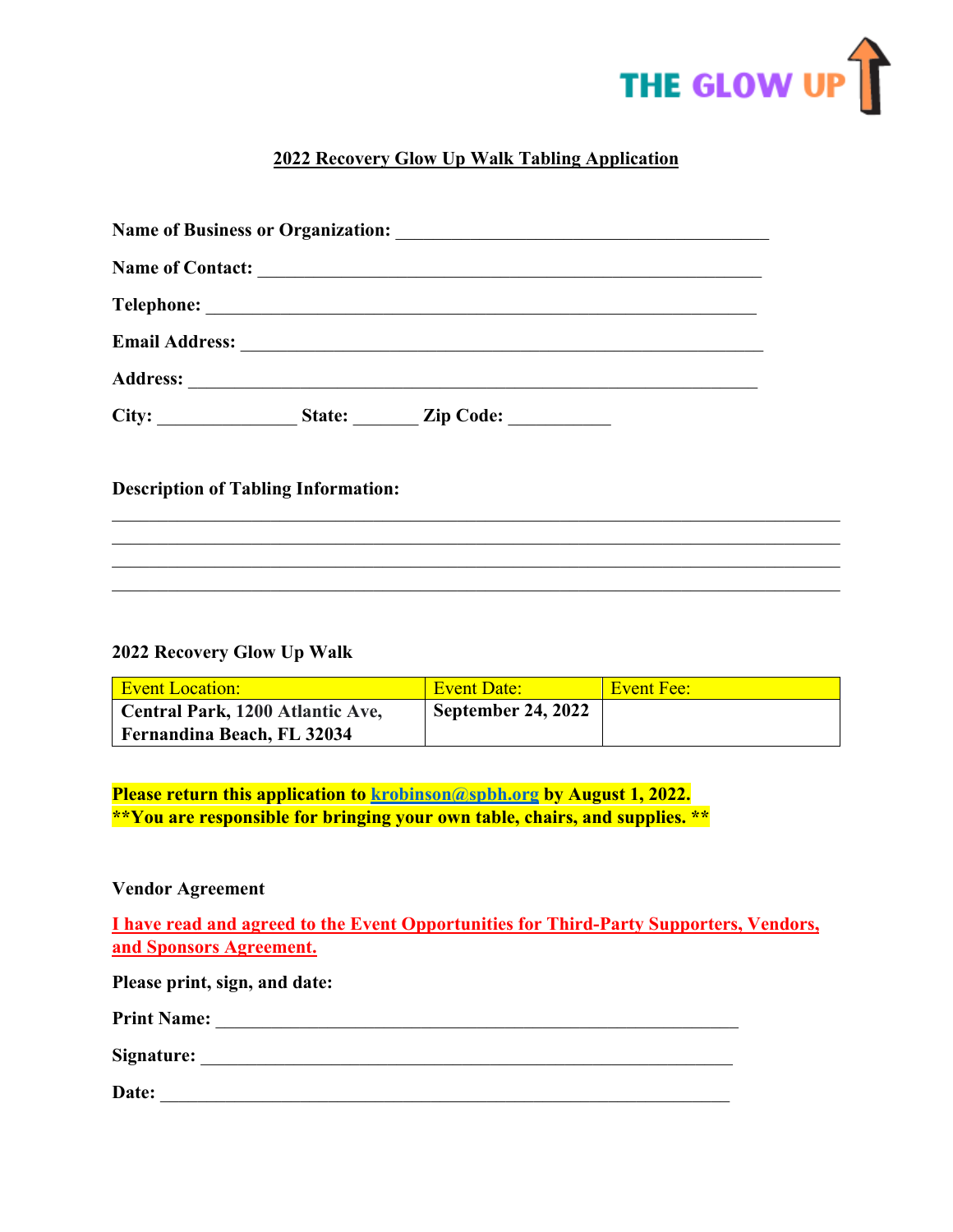

# **START TIME**

Check-in begins at 12:00 pm and booth numbers will be assigned. No booth numbers will be given prior to Event Day. Setup on Event Day only. Booths must be setup with vehicles out of the exhibit area, no later than 1:30pm. (Parking may be available on the Park's parking lot and/or side streets)

Vehicles may enter the event area only after 8:00 pm to remove exhibits. Exhibits removed at prior must be hand-carried from the event area. All vendors must be packed up and out of the Event area NO LATER THAN 8:30 pm

# **LOCATION and DIRECTIONS**

The Central Park is located at 1200 Atlantic Ave., Fernandina Beach, FL 32034. A volunteer will meet you at the rehistration table to check you in and assign booth space numbers.

### **REFUNDS**

No refunds will be given other than non-accepted applications. Event will take place, rain or shine.

#### **Hold Harmless Agreement\***

I agree for myself, my heirs and assigned executors and administrators to hold harmless and release Starting Point Behavioral Healthcare and any other sponsoring organization(s) and/or their subsidiaries, affiliates, officers, representatives or successors Released Parties") from any and all losses, causes of action, liabilities, expenses and/or claims for damages (collectively "Claims") I may now or in the future have that arise directly or indirectly from participation in connection with the Event and/or the condition of the property, facilities or equipment used for the Event, regardless of when, where or how such Claim may arise and regardless of whether caused by the negligence of the Released Parties or otherwise, including, without limitation, Claims relating to (i) any theft, loss or disappearance of property, (ii) bodily injury (fatal or nonfatal) and (iii) property damage.

I agree

Authorized Signature: **Date: Date: Date: Date: Date: Date: Date: Date: Date: Date: Date: Date: Date: Date: Date: Date: Date: Date: Date: Date: Date: Date: Date: Date: Date:**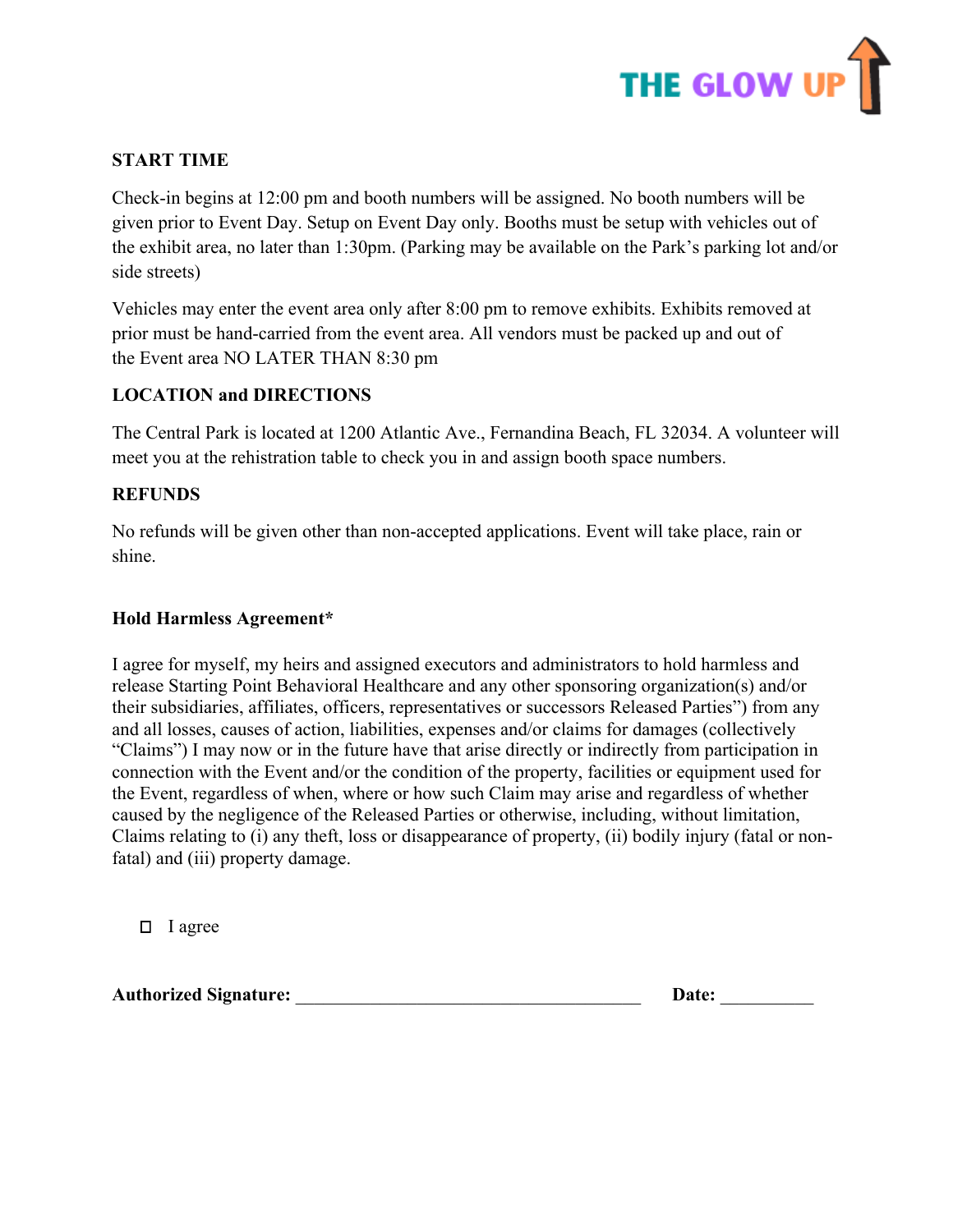

# **2022 RECOVERY GLOW UP WALK Vendor/Sponsorship Levels**

# **Gleam Sponsor** | \$100 **(\$50 for Non-Profits)**

- Exhibit Space  $(10' \times 10')$
- Advertisement
	- o Company name on printed program/handout (inside handout)

#### **Luminous Sponsor** | \$250

- Exhibit Space  $(10' \times 10')$
- 2 T-Shirts
- Advertisement
	- $\circ$  Inclusion in the preview email sent to all 'Glow Up' registrants prior to the event. (Company name)
	- o Company name on printed program/handout (inside handout)

#### **Radiant Sponsor** | \$1,000

- Exhibit Space  $(10' \times 10')$
- 5 T-Shirts
- Advertisement
	- o Company Logo on T-Shirt (smaller size)
	- o 1 single item stuffing in gift bag
	- o Inclusion in the preview email sent to all 'Glow Up' registrants prior to the event. (Company name)
	- o Company Logo on Website and link to company page.

#### **Neon Sponsor** | \$2,500

- Exhibit Space  $(10' \times 10')$
- 5 T-Shirts
- Advertisement
	- o Inclusion in the preview email sent to all 'Glow Up' registrants prior to the event. (Logo)
	- o Company Logo on printed materials (front/premium placement)
	- o Company Logo on Website and link to company page. (w/ premium placement)
	- o Company Logo on T-Shirt (large and premium placement)
	- o 1 single item stuffing in gift bag
	- o Company Logo on stage banner & banner displayed on Centre Street for 1 week leading up to event.
	- o Opportunity to give a (5 minute) verbal presentation to event participants at time determined by the committee (no videos)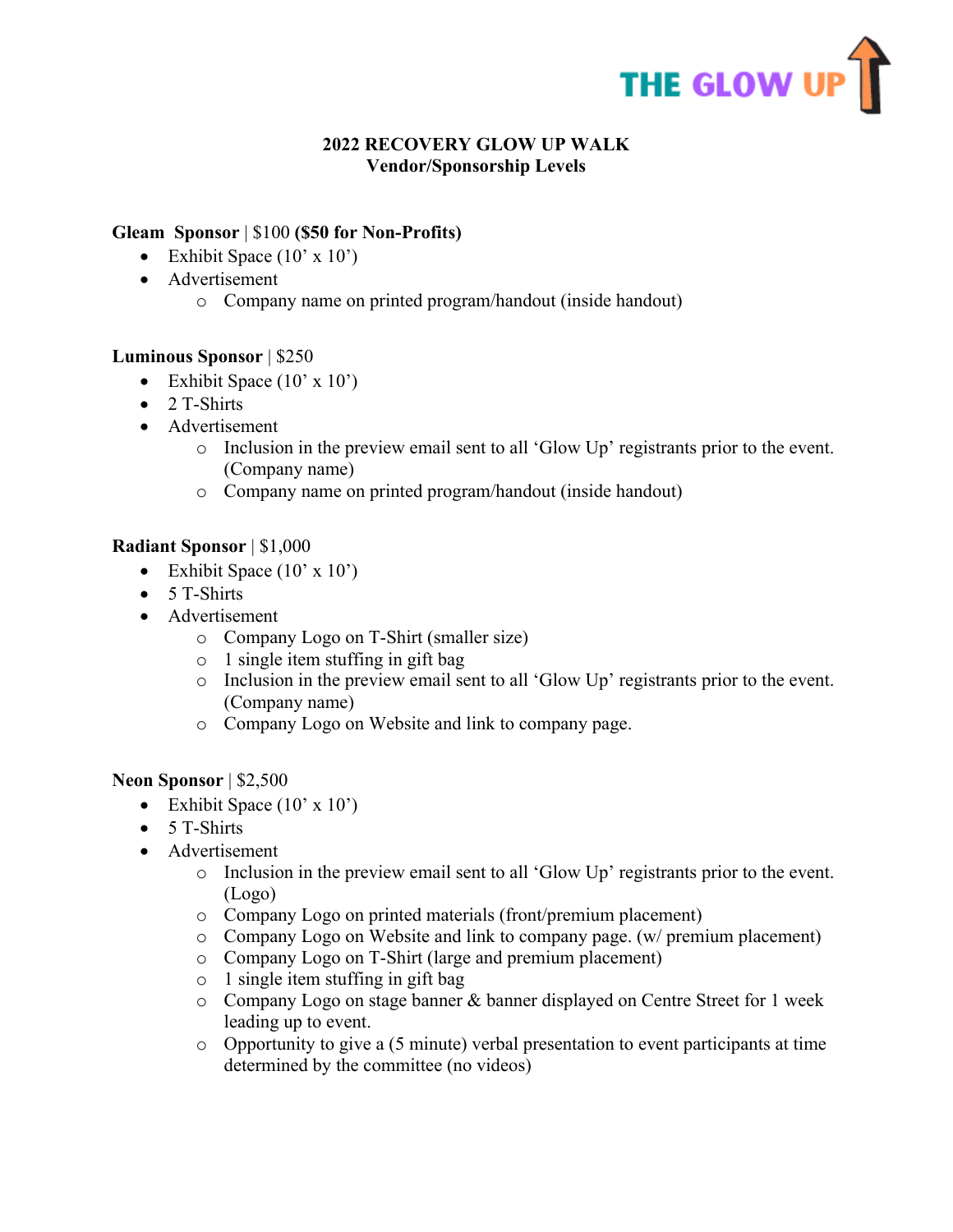

# **2022 RECOVERY GLOW UP WALK Vendor/Sponsorship Levels (cont.)**

# **Head Lighter Sponsor** | \$5,000

- Exhibit Space  $(10' \times 10')$
- $\bullet$  10 T-Shirts
- Advertisement
	- o Inclusion in the preview email sent to all 'Glow Up' registrants prior to the event. (Logo)
	- o Company Logo on printed materials (front/premium placement)
	- o Company Logo on Website and link to company page. (w/ premium placement)
	- o Company Logo on T-Shirt (large and premium placement)
	- o 1 single item stuffing in gift bag
	- o Company Logo on stage banner & banner displayed on Centre Street for 1 week leading up to event.
	- o Opportunity to give a (5 minute) verbal presentation to event
	- o Social Media Promotion: Company logo listed on every event promotion social post.